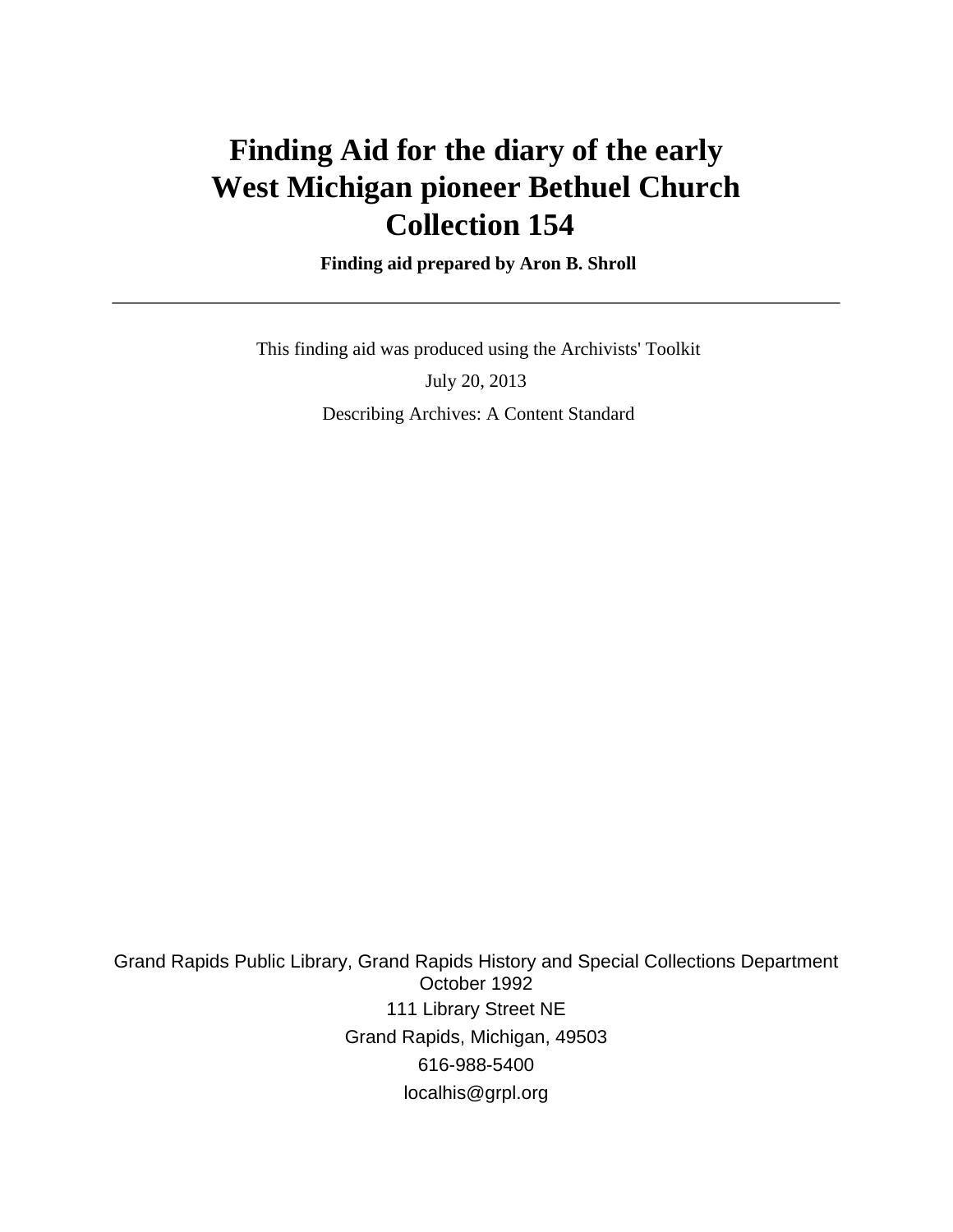# **Table of Contents**

 $\overline{\phantom{a}}$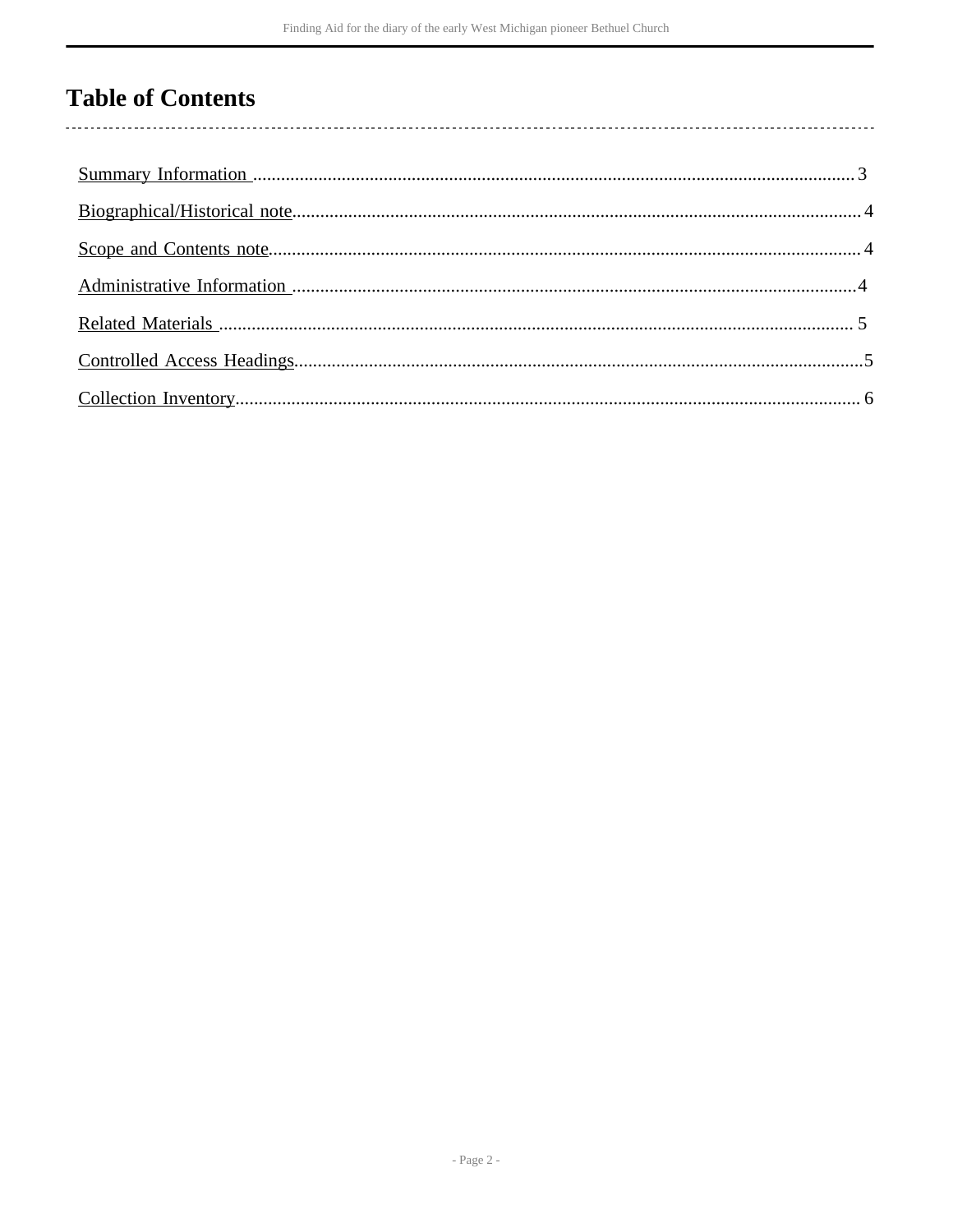# <span id="page-2-0"></span>**Summary Information**

| <b>Repository</b> | Grand Rapids Public Library, Grand Rapids History and Special<br><b>Collections Department</b>                                                                                                                                                                                                                                                                                                                                                                                                                                                                                                                                                                                                                                                                                                                                                                                                         |  |
|-------------------|--------------------------------------------------------------------------------------------------------------------------------------------------------------------------------------------------------------------------------------------------------------------------------------------------------------------------------------------------------------------------------------------------------------------------------------------------------------------------------------------------------------------------------------------------------------------------------------------------------------------------------------------------------------------------------------------------------------------------------------------------------------------------------------------------------------------------------------------------------------------------------------------------------|--|
| <b>Creator</b>    | Church, Bethuel, 1784-1859                                                                                                                                                                                                                                                                                                                                                                                                                                                                                                                                                                                                                                                                                                                                                                                                                                                                             |  |
| <b>Title</b>      | Diary of the early West Michigan pioneer Bethuel Church (1784-1859)                                                                                                                                                                                                                                                                                                                                                                                                                                                                                                                                                                                                                                                                                                                                                                                                                                    |  |
| Date [inclusive]  | 1854-1858                                                                                                                                                                                                                                                                                                                                                                                                                                                                                                                                                                                                                                                                                                                                                                                                                                                                                              |  |
| <b>Extent</b>     | 0.83 Linear feet One box                                                                                                                                                                                                                                                                                                                                                                                                                                                                                                                                                                                                                                                                                                                                                                                                                                                                               |  |
| Language          | English                                                                                                                                                                                                                                                                                                                                                                                                                                                                                                                                                                                                                                                                                                                                                                                                                                                                                                |  |
| <b>Abstract</b>   | Bethuel Church (1784-1859) was an early resident of Grand Rapids,<br>Michigan area. His diary describes his daily life, contains weather reports,<br>and mentions current events. Written in the final years of his life, the diary<br>begins on July 2, 1854 and ends on May 30, 1858. It discusses his family,<br>including his first wife Lydia, second wife Mary Ann and son Melvin. His<br>siblings mentioned are sister A. Boot and brother C.C. The diary notes<br>Bethuel's occupations variously as handyman, delivery man, preacher<br>and lumberjack. Bethuel Church was born in Cambridge, Washington<br>County, New York and moved to near Grand Rapids, Michigan at a date<br>not yet identified. He also tells of his experiences in the War of 1812 in<br>the diary. Patrons are asked to use the photocopy of the diary provided,<br>where possible, to protect the fragile original. |  |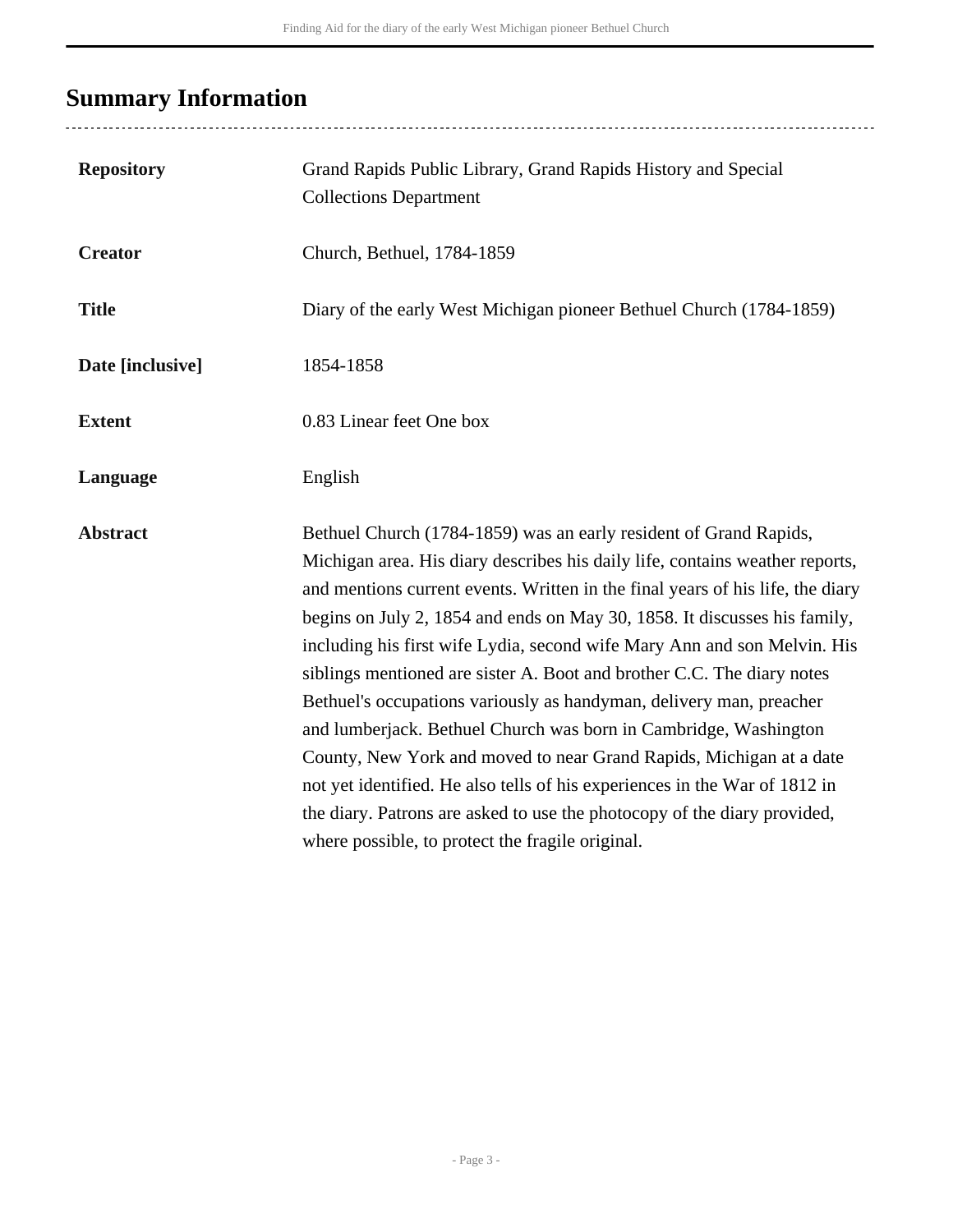### <span id="page-3-0"></span>**Biographical/Historical note**

Bethuel Church (Feb. 17, 1784-Jan. 3, 1859) was born in Cambridge, Washington County, New York. Church worked many jobs such as a handyman, delivery man, preacher and lumberjack.

Church had a sister (who is only mentioned a few times as A. Boot), a brother C.C. Church, and his fellow handyman Rufus Church. The collection mentions his first wife Lydia (whose maiden name is not given), whom he divorced and who later died at age 54. He and his second wife Mary Ann (whose maiden name also is not given) had a son, Melvin. Mary Ann died at the age of 34.

Church served about a year as Captain in the War of 1812, but did not fight in any battles. The diary continues through May 30, 1858, an appended note indicates that Church became sick and died at 4 a.m. on January 3, 1859.

## <span id="page-3-1"></span>**Scope and Contents note**

This diary of Bethuel Church provides information about his daily life in West Michigan during the mid 1850s. Scattered throughout the margins of the diary are numerous penciled notes from an unknown source, commenting on what Church has written. The diary also provides a very good source description of daily life in the early 19th century as well as an indication of the daily weather. The volume begins with a brief autobiographical account written in 1816, religious writings, and acrostic poetry by Church.

## <span id="page-3-2"></span>**Administrative Information**

#### **Publication Information**

Grand Rapids Public Library, Grand Rapids History and Special Collections Department October 1992

#### **Immediate Source of Acquisition note**

Mrs. James H. Campbell, August 1910, accession 1986.037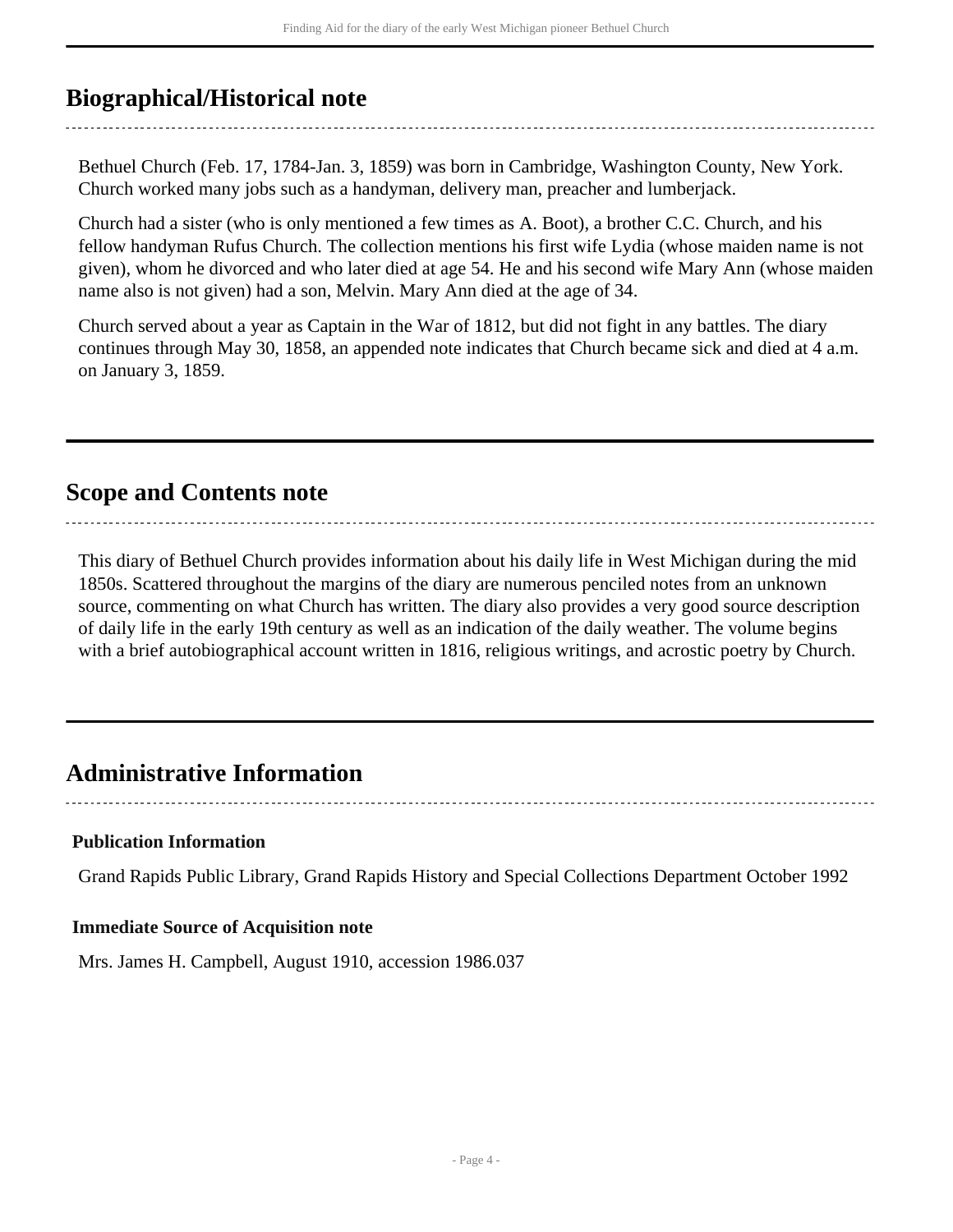## <span id="page-4-0"></span>**Related Materials**

 $\sim$   $\sim$   $\sim$ 

 $\sim$ 

#### **Related Archival Materials note**

See also Coll. 123, Carolyn Campbell Collection.

## <span id="page-4-1"></span>**Controlled Access Headings**

#### **Genre(s)**

• diaries

#### **Geographic Name(s)**

- Grand Rapids (Mich.) -- History -- 19th Century
- United States -- History -- War of 1812